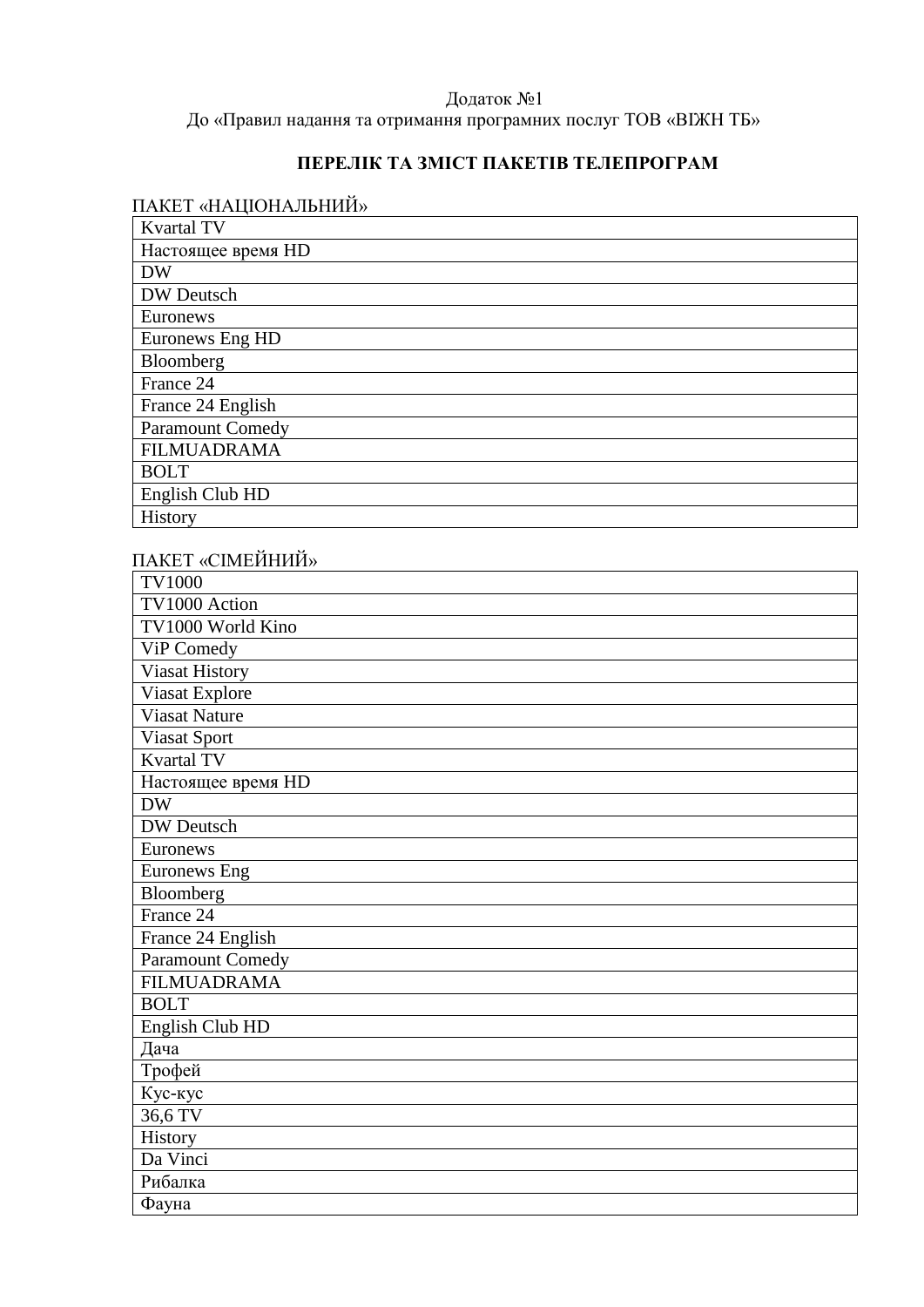| Teppa                |
|----------------------|
| Наука                |
| Епоха                |
| Duck TV              |
| Zee TV               |
| <b>DORAMA</b>        |
| Hollywood            |
| Niki Kids            |
| Niki Junior          |
| <b>EU Music</b>      |
| 4ever Music          |
| <b>Animal Planet</b> |
| Discovery Channel    |
| <b>TLC</b>           |

# ПАКЕТ «ПРЕСТИЖНИЙ»

| <b>Fox</b>               |
|--------------------------|
| Fox Life                 |
| Discovery Channel        |
| <b>Discovery Science</b> |
| National Geographic      |
| <b>Animal Planet</b>     |
| History                  |
| Travel Channel           |
| <b>TLC</b>               |
| <b>Food Network</b>      |
| Nickelodeon              |
| Nick Jr.                 |
| Eurosport 1              |
| Eurosport 2              |
| <b>TV1000</b>            |
| TV1000 Action            |
| TV1000 World Kino        |
| ViP Comedy               |
| Viasat History           |
| <b>Viasat Explore</b>    |
| <b>Viasat Nature</b>     |
| <b>Viasat Sport</b>      |
| <b>Kvartal TV</b>        |
| Настоящее время HD       |
| <b>DW</b>                |
| <b>DW</b> Deutsch        |
| Euronews                 |
| Euronews Eng HD          |
| Bloomberg                |
| France 24                |
| France 24 English        |
| Paramount Comedy         |
| <b>FILMUADRAMA</b>       |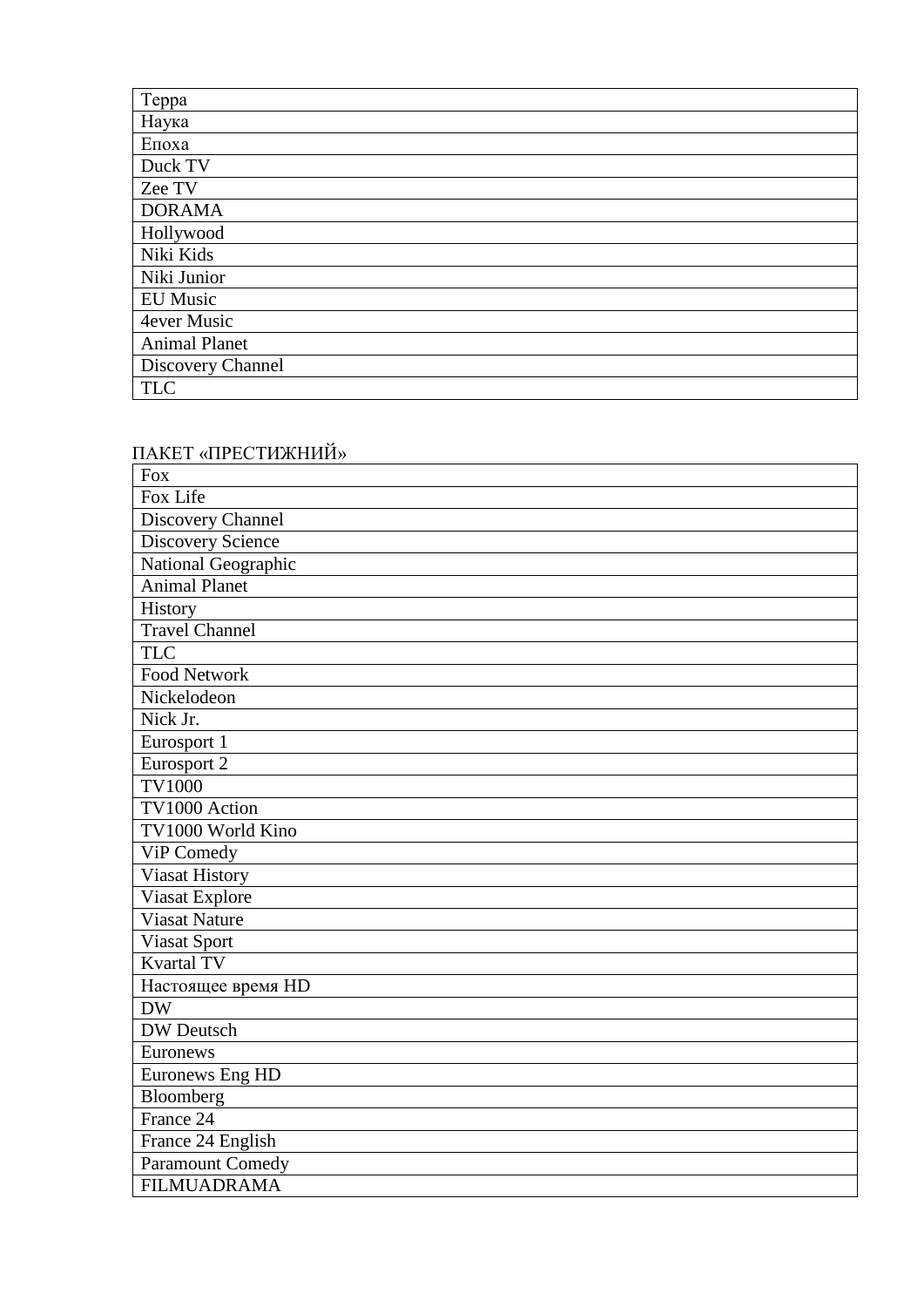| <b>BOLT</b>                       |
|-----------------------------------|
| English Club HD                   |
| Дача                              |
| Трофей                            |
| Кус-кус                           |
| 36,6 TV                           |
| Nicktoons                         |
| <b>Paramount Channel</b>          |
| Da Vinci                          |
| Рибалка                           |
| Фауна                             |
| Teppa                             |
| Наука                             |
| Епоха                             |
| Duck TV                           |
| Zee TV                            |
| <b>DORAMA</b>                     |
| Hollywood                         |
| Niki Kids                         |
| Niki Junior                       |
| <b>EU</b> Music                   |
| 4ever Music                       |
| Epic Drama HD                     |
| <b>Investigation Discovery HD</b> |

### ПАКЕТ «ПРЕМІУМ HD»

| <b>Fox</b>               |
|--------------------------|
| Fox Life                 |
| Discovery Channel        |
| <b>Discovery Science</b> |
| National Geographic      |
| <b>Animal Planet</b>     |
| History                  |
| <b>Travel Channel</b>    |
| <b>TLC</b>               |
| Food Network             |
| Nickelodeon HD           |
| Nick Jr.                 |
| Eurosport 1 HD           |
| Eurosport 2              |
| <b>TV1000</b>            |
| TV1000 Action            |
| TV1000 World Kino        |
| ViP Comedy HD            |
| <b>Viasat History</b>    |
| Viasat Explore           |
| <b>Viasat Nature</b>     |
| Viasat Sport HD          |
| <b>Kvartal TV</b>        |
| Настоящее время HD       |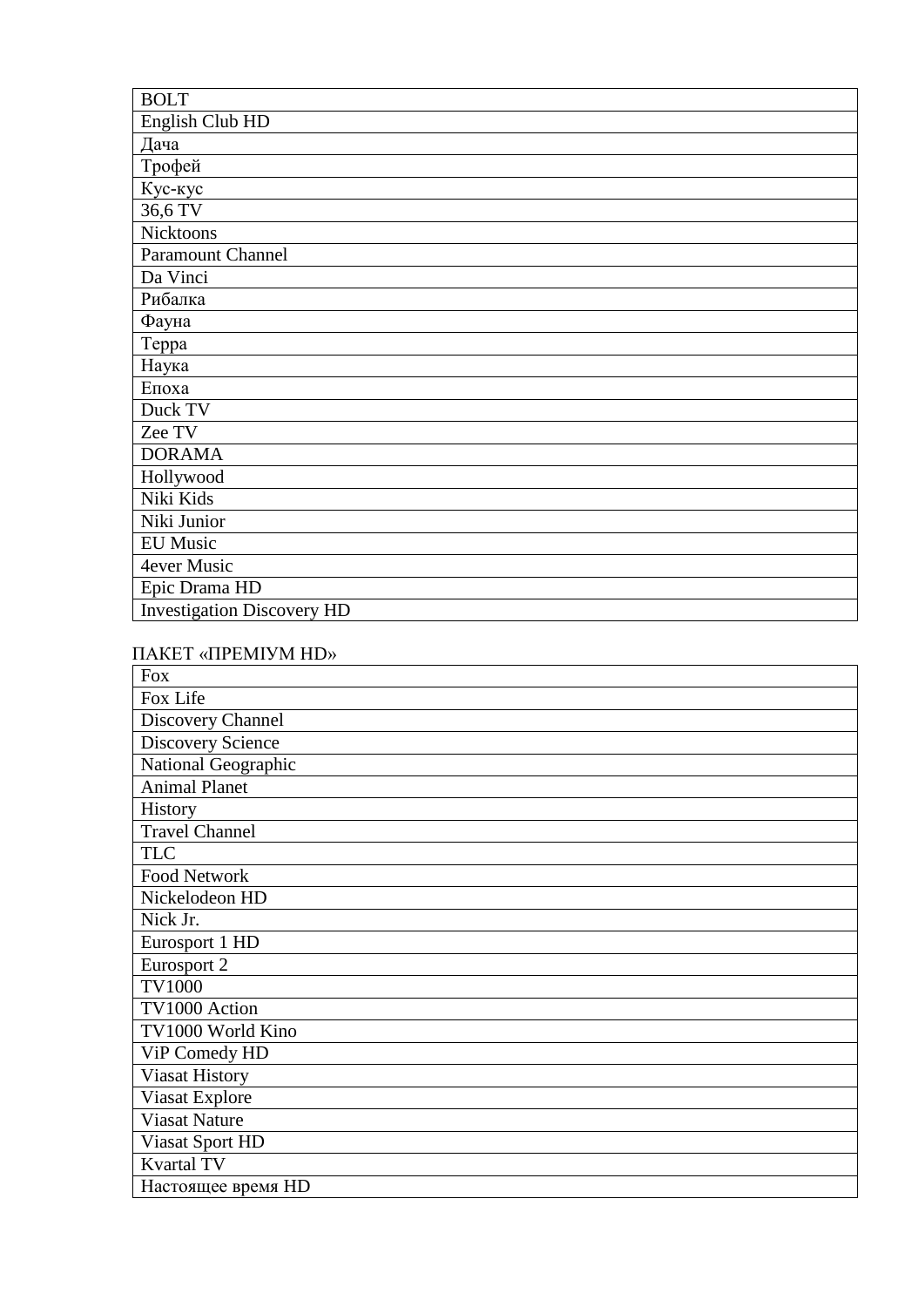| <b>DW</b>                         |
|-----------------------------------|
| DW Deutsch                        |
| Euronews                          |
| Euronews Eng HD                   |
| Bloomberg                         |
| France 24                         |
| France 24 English                 |
| <b>Paramount Comedy</b>           |
| <b>FILMUADRAMA</b>                |
| <b>BOLT</b>                       |
| English Club HD                   |
| Дача                              |
| Трофей                            |
| <b>Investigation Discovery HD</b> |
| Epic Drama HD                     |
| ViP Megahit HD                    |
| <b>ViP Premiere HD</b>            |
| Penthouse                         |
| Кус-кус                           |
| 36,6 TV                           |
| <b>Nicktoons</b>                  |
| <b>Paramount Channel</b>          |
| Da Vinci                          |
| Рибалка                           |
| Фауна                             |
| Teppa                             |
| Наука                             |
| Епоха                             |
| Duck TV                           |
| Zee TV                            |
| <b>DORAMA</b>                     |
| Hollywood                         |
| Niki Kids                         |
| Niki Junior                       |
| EU Music                          |
| 4ever Music                       |
| Playboy TV                        |

#### ПАКЕТ «ДОРОСЛИЙ»

| $\mathbf{L}$<br>$T^*$<br>--<br>--<br><u>.</u> |
|-----------------------------------------------|
| Ð<br>$\mathcal{L}$<br>                        |

ПАКЕТ «ПРЕМ'ЄР»

| -<br>HL.<br>.<br><u>—</u>                      |  |
|------------------------------------------------|--|
| V <sub>1</sub> P Me<br>$\sim$<br>$\sim$ $\sim$ |  |

#### ВСІ АБОНЕНТИ МАЮТЬ МОЖЛИВІСТЬ ПЕРЕГЛЯДАТИ ВІТЧІЗНЯНІ ТА МІЖНАРОДНІ КАНАЛИ, СУПУТНИКОВИЙ СИГНАЛ ЯКИХ РОЗПОВСЮДЖУЄТЬСЯ БЕЗПОСЕРЕДНЬО МОВНИКАМИ: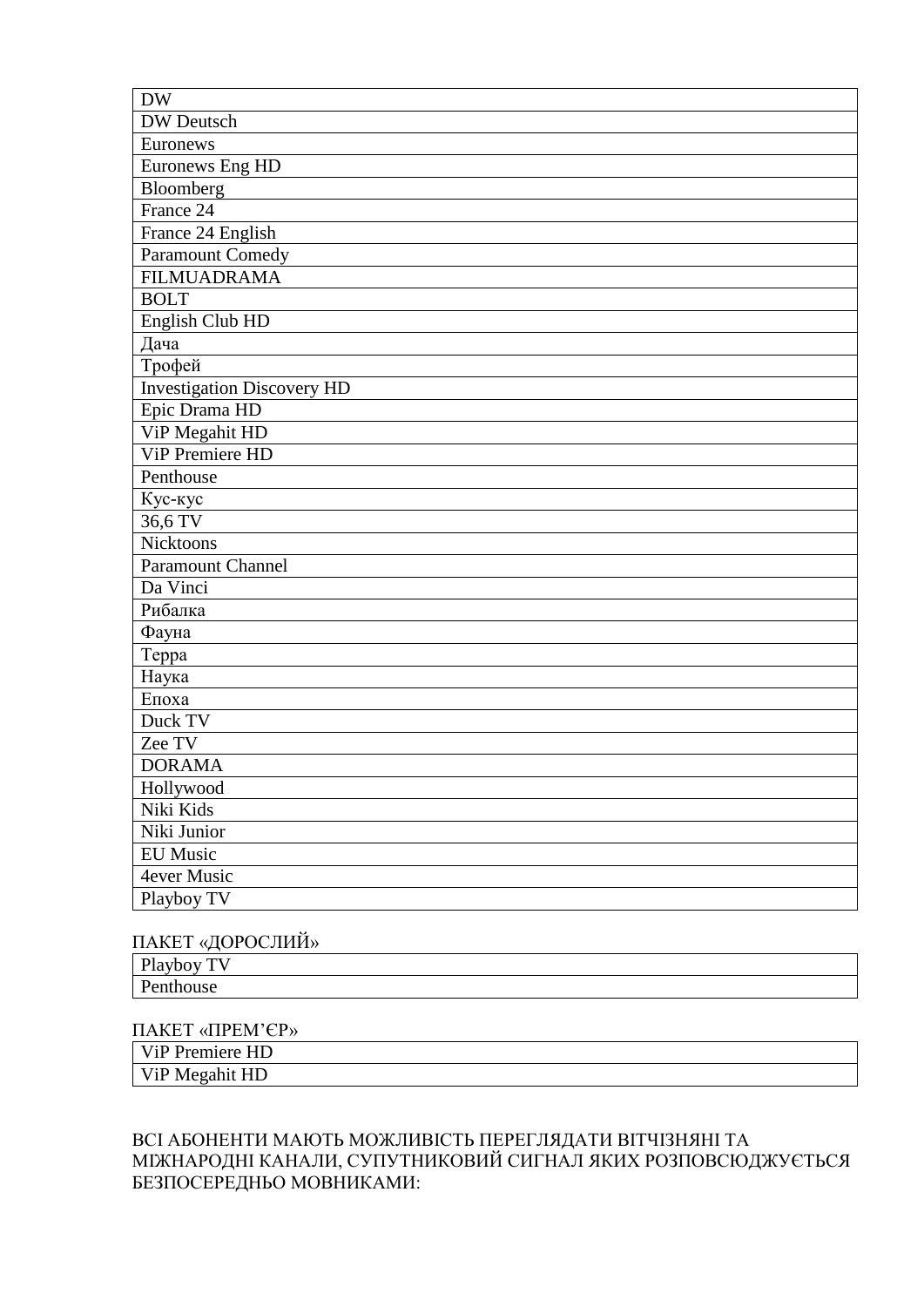| $1+1$ HD                      |
|-------------------------------|
| $2 + 2$                       |
| Інтер HD                      |
| <b>ICTV HD</b>                |
| <b>CTE HD</b>                 |
| <b>TPK Україна HD</b>         |
| НЛО.TV HD                     |
| Новий канал HD                |
| <b>TET</b>                    |
| UA: Культура                  |
| UA: Перший                    |
| <b>Індиго TV HD</b>           |
| Zoom HD                       |
| K1 HD                         |
| K <sub>2</sub> H <sub>D</sub> |
| <b>HTH HD</b>                 |
| <b>OLIE HD</b>                |
| Телевсесвіт                   |
| <b>OBOZREVATEL TV</b>         |
| 8 Канал                       |
| Еко TV                        |
|                               |
| Караван ТВ                    |
| <b>HALI</b>                   |
| Наталі                        |
| Milady Television             |
| <b>Boutique TV</b>            |
| <b>Вінтаж TV</b>              |
| Genuine TV                    |
| <b>UATV</b>                   |
| Глас                          |
| Україна 24 HD                 |
| Апостроф ТБ HD                |
| 12 канал                      |
| Espreso TV                    |
| Прямий HD                     |
| Рада                          |
| 24                            |
| 5 канал HD                    |
| 4 канал                       |
| Перший діловий                |
| <b>YHIAH</b>                  |
| Центральний                   |
| UA: Закарпаття                |
| UA: Крим                      |
| <b>UA</b> : Донбас            |
| <b>ATR</b>                    |
| ТРК Київ                      |
| ТРК Чорноморська              |
| Перший Західний HD            |
| Аверс                         |